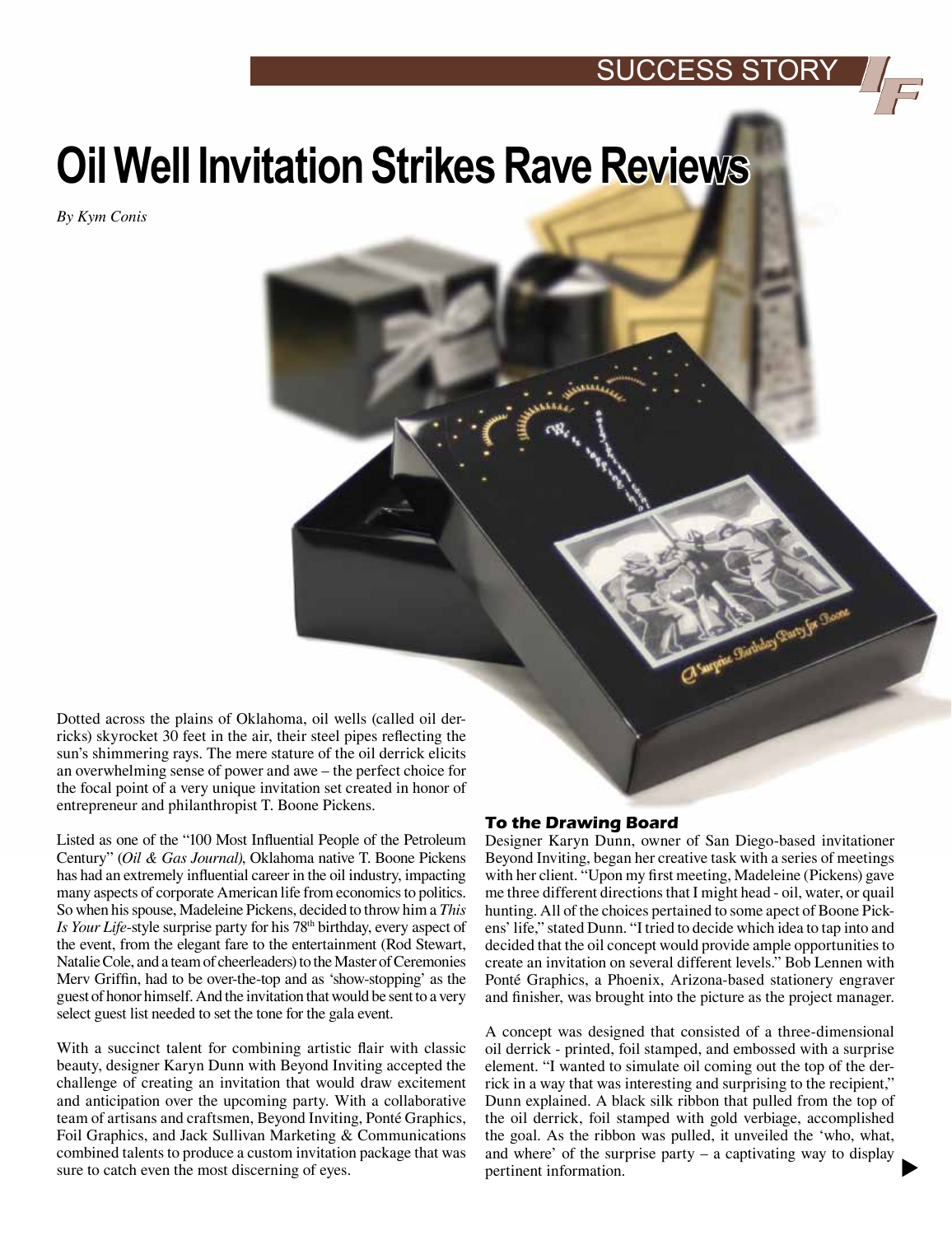# Success Story *from page 39*



Dunn and Lennen collaborated on the many facets of the invitation, from the oil drum that was first sent to guests with a savethe-date announcement housed within to all the various pieces of the elaborate invitation set, including the invitation, information/ RSVP cards, and boxed encasement. Once the overall concept was in place, Graphic Designer Jack Sullivan with Sullivan Marketing & Communications, Phoenix, Ariz., was called upon to create the graphics. "Initially, I did a lot of research into the background of Boone Pickens and how he made his billions drilling for oil in Oklahoma. I researched the history of the oil industry and tried to design something that would portray a dated look – something with a rougher, yet sophisticated edge," stated Sullivan.

Initial renderings of the oil derrick were more period with wooden slats. "Karyn and Bob wanted something more modern and sleek," said Sullivan. So to set the high-end tone of the black-tie affair, a combination of silver matte metallic foil and metallic gold ink was utilized. Embossing was added to give the oil derrick further dimension – another unexpected surprise that guests would discover as they handled the invitation.

To accommodate the oil derrick and accompanying information cards, Dunn wanted something that would both protect the piece and compliment the invitation set. "From my experience, if you want something to get opened when dealing with high-powered people, you have to put it in a box," said Sullivan. "That way, it actually makes it past the front desk screening process to the intended recipient. A box suggests it might be something personal." A duotone image of men hard at work on an oil rig set the stage for the dated look Sullivan sought and the silver-stamped border around the image added just the right touch of sophistication – especially against the jet black background. The rest of the copy on the lid, including "We're tapping into a very special event," was stamped in silver and gold metallic foil, which popped against the rich black of the lid.

### **Fire Up the Presses**

The design was complete but the task still laid at hand: how to produce the oil derrick and its encasement. Calling on a few industry craftsmen, Lennen contacted Guy Pepoy, president of Foil Graphics, Co., a Phoenix, Arizona-based print finisher, to collaborate on the construction of the box, inset tray, and oil derrick, and to produce the foil stamping, embossing, and diecutting work.

"Through Foil Graphics and the expertise of Michael Uhl at AM Die Co., we were able to design and construct the three-dimensional pyramid-shaped oil derrick," stated Lennen. "Foil Graphics was instrumental in producing several prototypes for both the oil derrick and the inset tray that would house it to make sure all the pieces fit perfectly together and would not be damaged in shipping - a key element to the success of the piece."

A black coated 10pt. cover stock was utilized for all parts of the invitation except for the oil derrick. The white side of the stock first was printed with two hits of black on a

Heidelberg 28" press at MP Printing, Phoenix, Ariz. "Initially, we were going to print both sides of the stock, but we didn't feel we could achieve the shine we were seeking without, of course, the use of UV coating, which would have caused a problem with fingerprinting on the dark black stock," Lennen explained. The oil derrick panels were printed in two alternating colors - black and metallic gold - and then aqueous-coated on 12pt. Kromekote.

Next, the sheets were sent to Foil Graphics for the finishing touches. The box lids were foil stamped in two passes in silver and gold metallic foil from Crown Roll Leaf and copper flat stamp dies from Metal Magic. The oil derrick was stamped with silver matte metallic foil (Crown Roll Leaf) and then register embossed with a single-level copper embossing die from Metal Magic. Foil Graphics stamped all the passes simultaneously on several Kluge presses to help ensure registration and to meet the tight deadline mandated by the client. The pieces were all diecut on a Heidelberg SBG diecutter. The labels were printed in a black and white duotone on Fasson gloss label stock at Ponté Graphics and were affixed to the center of the foil stamped border on the box lid.

The tipped-in pockets were foil stamped in gold and hand-glued to the lid of the box. The information cards (RSVP, directions, and accommodations) were laser printed on Stardream antique gold stock, mounted to a black coated board stock, and sealed in a golden envelope at Beyond Inviting. Remaining pieces were shipped to Beyond Inviting for final hand-assembly.

To complete the invitation set, no detail was left unattended. Each box set was gently bound with a golden ribbon, wrapped in black tissue, fastened with a golden seal inscribed with the letters *BP* (BP Capital, Inc. - Chairman and CEO Boone Pickens), and cushioned in a bed of shredded paper - white and metallic gold. "Keeping with a high-end feel, I chose the metallic shred to keep it festive, yet elegant," Dunn explained.

When asked what was the most difficult aspect of the job, the almost unanimous answer was designing the structure of the oil derrick and the inset tray so that they fit properly and in tight registration. "I wanted the piece to arrive well preserved and the presentation (box) needed to be as original and eye-catching as the invitation itself," stated Dunn.